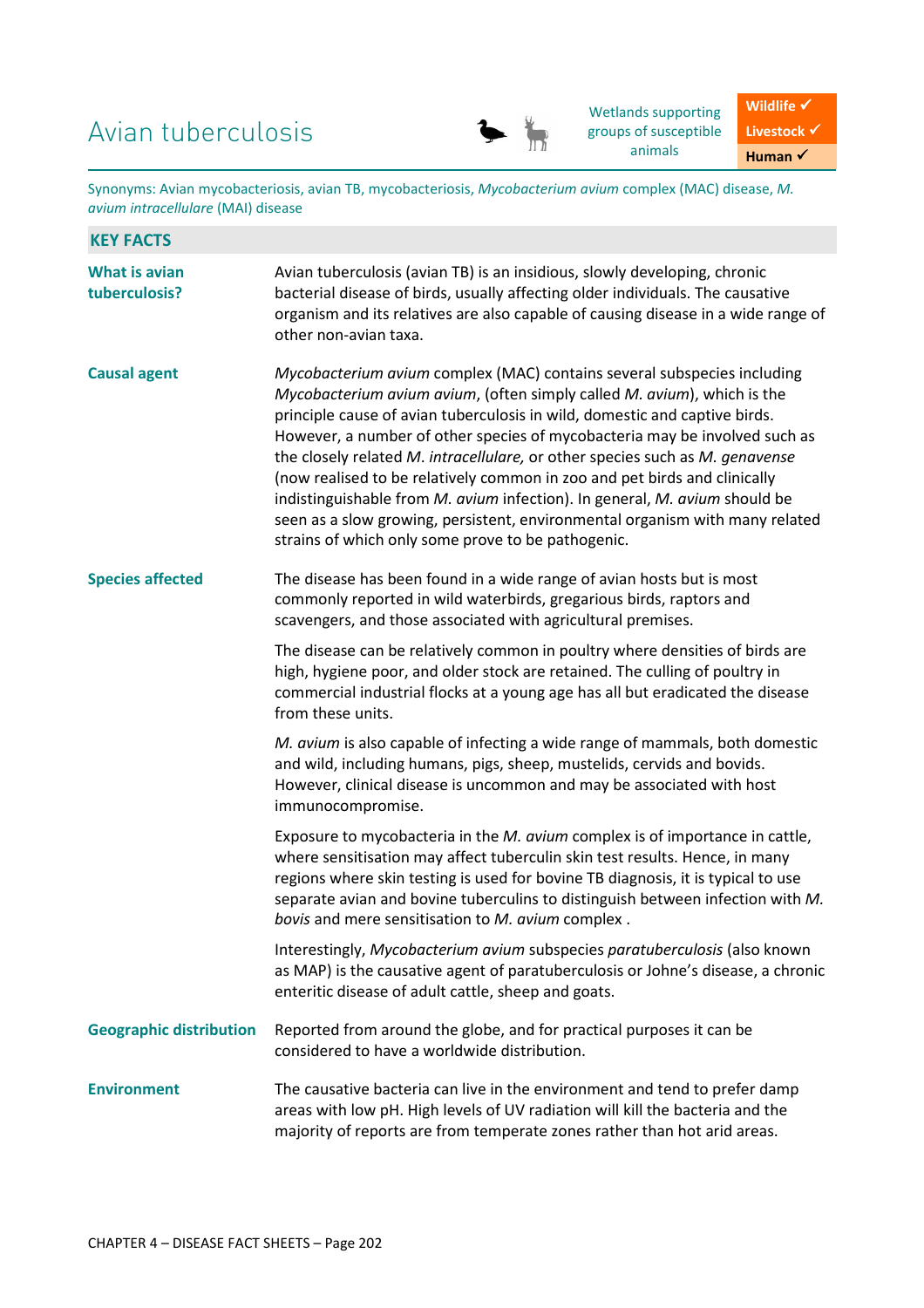## **TRANSMISSION AND SPREAD**

| Vector(s)                                                           | Infected individuals provide the greatest single source of infection, however,<br>the causative organisms are tenacious and can be carried in mud and faeces on<br>fomites such as shoes, tyres etc.                                                                                                                                                                                  |
|---------------------------------------------------------------------|---------------------------------------------------------------------------------------------------------------------------------------------------------------------------------------------------------------------------------------------------------------------------------------------------------------------------------------------------------------------------------------|
| How is the disease<br>transmitted to animals?                       | The most common route of infection is ingestion and large numbers of bacilli<br>may be shed in faeces from ulcerated intestinal lesions, thus contaminating the<br>environment. High densities of animals lead to build up of faecal material<br>providing ideal conditions for the transmission of infection.                                                                        |
|                                                                     | Aerosol inhalation either from a contaminated environment, or directly from<br>lesions in the respiratory tract of infected birds, has been suggested as the<br>cause of pulmonary infections in domestic or captive birds, but this is relatively<br>unusual.                                                                                                                        |
|                                                                     | Infection from an infected bird to young via the egg is also thought to be very<br>unusual, and for practical purposes eggs can be seen as a good way to<br>introduce avian TB-free birds.                                                                                                                                                                                            |
| <b>How does the disease</b><br>spread between groups<br>of animals? | Close proximity of susceptible groups of animals such as pigs and poultry allows<br>disease transfer and the feeding of poultry manure to domestic mammals<br>provides a means for transmission of infection.                                                                                                                                                                         |
|                                                                     | Raptors and scavenging birds may also be infected by consuming infected prey.                                                                                                                                                                                                                                                                                                         |
| <b>How is the disease</b><br>transmitted to humans?                 | Humans are generally very resistant to M. avium infection, however, where<br>there is an underlying chronic lung condition or immunocompromise, humans<br>may be at risk. M. avium is a common infection in people with HIV/AIDS in the<br>developed world however these infections are thought to be mainly<br>environmental strains of M. avium rather than those of animal origin. |

### **IDENTIFICATION AND RESPONSE**

**Field signs** In birds there are generally few specific signs of avian tuberculosis. Most typically there is chronic wasting with birds becoming emaciated often exhibiting a prominent keel. Birds are usually weak and lethargic, often with poor or ruffled plumage. In late stages of the disease, abdominal distension as a result of liver enlargement and a build up of ascitic fluid can give an emaciated bird an unusual 'bottom heavy' appearance. Lameness is relatively common if there is bone involvement. Diarrhoea is common whether chronic or intermittent. Ceres and other areas of exposed skin may become progressively paler as the disease progresses. Respiratory involvement is relatively unusual but this may result in wheezing. Alternatively birds may just be found dead or succumb to another cause of death before these clinical signs are apparent.

> In cattle, *M. avium* complex infection is an uncommon cause of disease, but may cause localised abscesses or mastitis. Johne's disease often presents as progressive weight loss and reduced milk production.

In deer, *M. avium* complex infection may cause progressive weight loss, emaciation and diarrhoea.

In pigs, there are generally no obvious signs of disease with evidence of infection being found at slaughter in either or both the lymph nodes around the neck or those draining the intestine.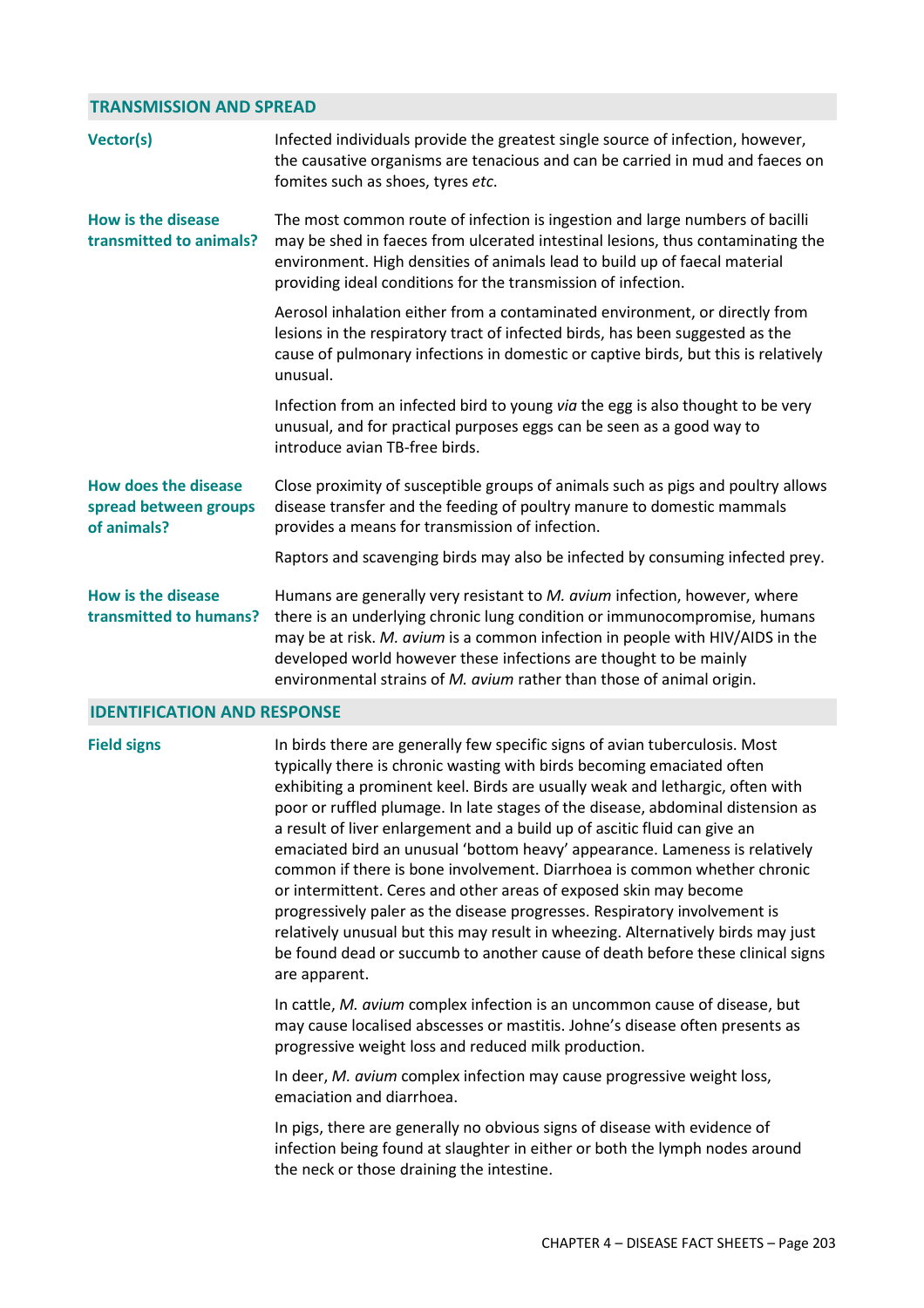# **Recommended action if suspected**

The disease is not notifiable to the OIE but prevention of establishment of the disease is highly desirable as control thereafter is complex and often unsuccessful. **► Prevention and control in wetlands below.**

**Diagnosis** In live birds the disease is difficult to diagnose, and diagnosis relies on a combination of laboratory tests such as abnormal blood cell counts and/or finding bacteria in the faeces. More often the diagnosis is reached at *post mortem* examination, based on the presence of acid-fast bacilli within tuberculous granulomatous lesions in affected tissues. Microscopy using a modified Ziehl Neelsen stain (see images below), or further laboratory tests (*e.g.* molecular probes), are necessary to confirm the presence of the causative bacilli. A whole bird carcase is ideally required for *post mortem* examination. When this is not possible, the liver, kidneys and intestines or any other obviously affected tissues should be submitted to the diagnostic laboratory.

Similarly, in mammals, diagnosis is often made at *post mortem* examination.



**At** *post mortem* **examination a shot pink-footed goose** *Anser brachyrhynchus* **is found to have typical tuberculous lesions in its liver.** 



**In a stained slide of a smear from the liver lesions, the causative bacteria show up as pink rods.** 

#### **PREVENTION AND CONTROL IN WETLANDS**

**Environment** For domestic stock, maintaining **high standards of hygiene** by good cleansing and disinfection helps to minimise spread of *M. avium,* although it is important to note that the bacteria have a tough cell wall which makes them resistant to many disinfectants.

> The bacteria prefer a low **pH** and increasing this may help reduce environmental contamination *e.g.* by the addition of lime (noting that changing pH will affect vegetation and associated invertebrate communities also). **Cutting back vegetation** and **turning soil** to expose it to UV radiation will help to reduce environmental contamination.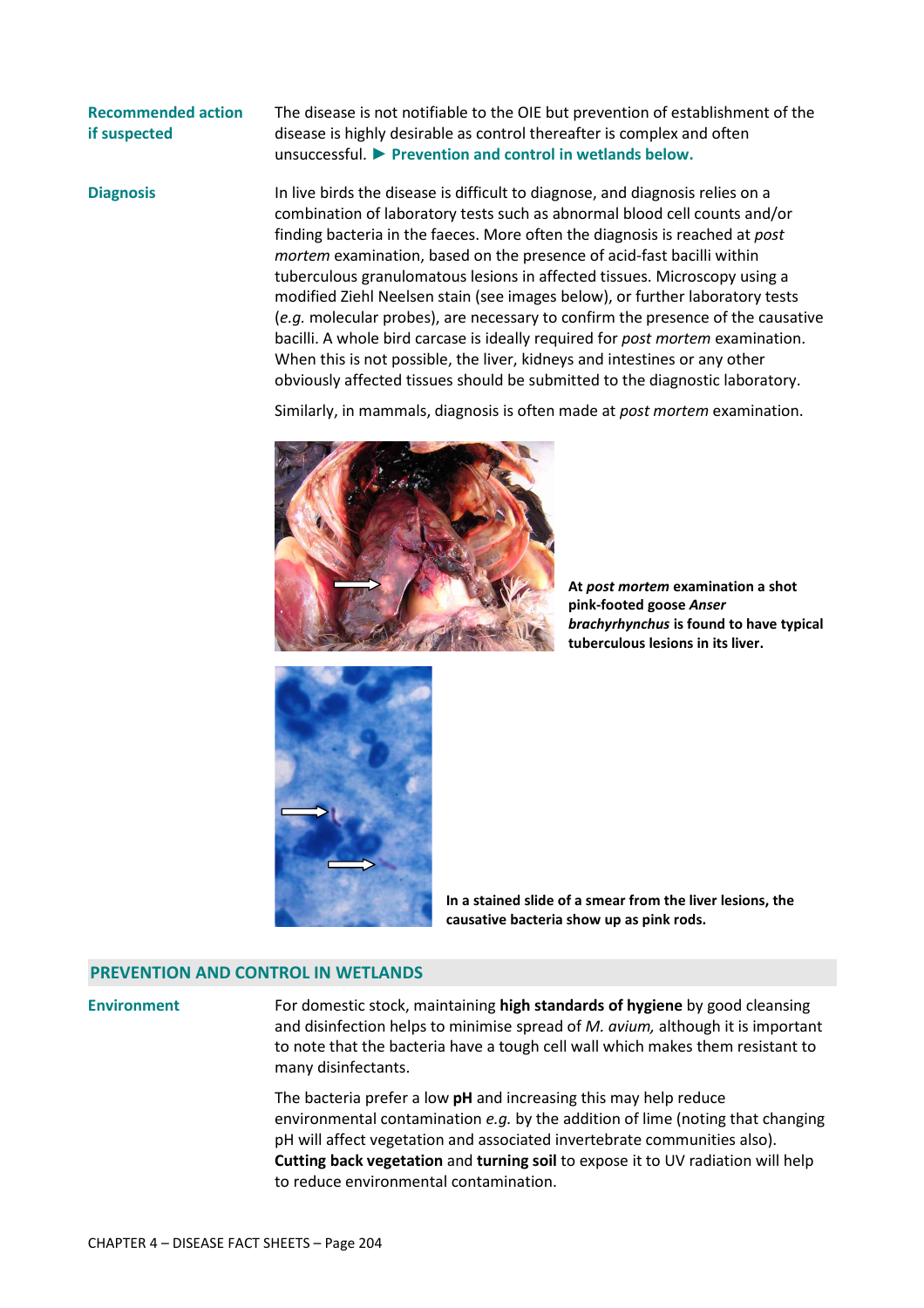| <b>Livestock</b>           | Action should be directed firstly towards preventing the introduction of<br>infection, as subsequent control can be very difficult. Good biosecurity<br>practices will help to reduce risk of introducing M. avium, including purchasing<br>animals/eggs from known avian TB-free stock. Good surveillance ensures any<br>problems can be dealt with quickly before infection becomes established.<br>Diagnosis of the disease in poultry ideally should prompt a policy of culling of<br>the flock. In addition, cleansing and disinfection is important, as subclinically<br>infected animals and environmental contamination may result in the disease<br>becoming endemic. |
|----------------------------|--------------------------------------------------------------------------------------------------------------------------------------------------------------------------------------------------------------------------------------------------------------------------------------------------------------------------------------------------------------------------------------------------------------------------------------------------------------------------------------------------------------------------------------------------------------------------------------------------------------------------------------------------------------------------------|
|                            | For poultry, keeping the age structure young and slaughtering early provides a<br>powerful means by which to control the disease.                                                                                                                                                                                                                                                                                                                                                                                                                                                                                                                                              |
|                            | The disease is often slow to progress and con-current infections or stress can<br>allow activation or reactivation of subclinical infection, hence efforts should be<br>made to reduce both of these contributory factors.                                                                                                                                                                                                                                                                                                                                                                                                                                                     |
| <b>Wildlife</b>            | Contact with domestic/captive birds should be avoided. High densities of<br>wildlife represent a risk factor for this disease and practices such as<br>supplemental feeding of wildlife can contribute to this risk.                                                                                                                                                                                                                                                                                                                                                                                                                                                           |
|                            | As for poultry, stress may play an important role in allowing a subclinical<br>infection to develop into full-blown disease hence efforts should be made to<br>mitigate against other stressors such as poor nutrition, pollution, con-current<br>infections, disturbance etc.                                                                                                                                                                                                                                                                                                                                                                                                 |
|                            |                                                                                                                                                                                                                                                                                                                                                                                                                                                                                                                                                                                                                                                                                |
| <b>Humans</b>              | General standards of personal hygiene are sufficient to reduce risk to most<br>humans in and around wetlands and infected animals.                                                                                                                                                                                                                                                                                                                                                                                                                                                                                                                                             |
| <b>IMPORTANCE</b>          |                                                                                                                                                                                                                                                                                                                                                                                                                                                                                                                                                                                                                                                                                |
| <b>Effect on wildlife</b>  | In most situations, the disease is likely to have relatively limited impact on<br>wildlife other than as an occasional cause of death. However, it has been a<br>problem for several threatened species such as the whooping crane Grus<br>americana in North America, and the lesser flamingo Phoeniconaias minor in<br>east Africa. It can be a problem where wild birds are attracted to wetlands<br>where infected captive birds are maintained. Overall, efforts should be made to<br>prevent infection becoming established in wild populations.                                                                                                                         |
| <b>Effect on livestock</b> | The greatest impact is on poultry flocks where control actions involve culling.                                                                                                                                                                                                                                                                                                                                                                                                                                                                                                                                                                                                |
| <b>Effect on humans</b>    | Public health concerns are relatively limited although care should be taken if it<br>is known that infection is present, to reduce potential for opportunist<br>infections. High risk (e.g. immunocompromised) individuals should take extra<br>precautions in such situations.                                                                                                                                                                                                                                                                                                                                                                                                |